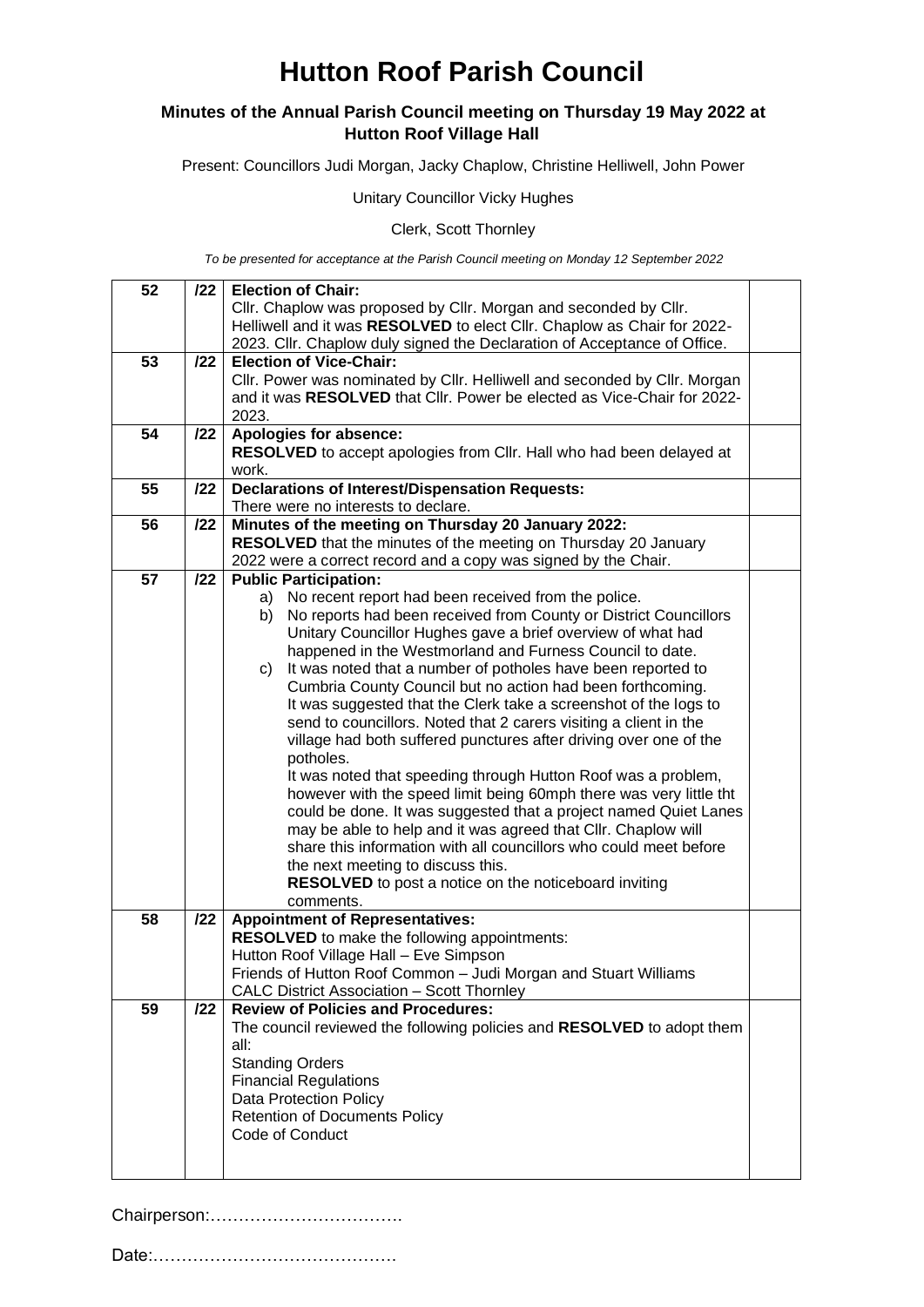# **Hutton Roof Parish Council**

### **Minutes of the Annual Parish Council meeting on Thursday 19 May 2022 at Hutton Roof Village Hall**

| 60 | 122 | <b>Certificate of Exemption:</b>                                                                      |  |
|----|-----|-------------------------------------------------------------------------------------------------------|--|
|    |     | Having noted the receipts at £4,575.40 and payments at £3,175.01 it was                               |  |
|    |     | RESOLVED to declare the council exempt from Limited Assurance                                         |  |
|    |     | Review and the Certificate of Exemption was signed by the Chair.                                      |  |
| 61 | 122 | <b>Annual Internal Audit Report:</b>                                                                  |  |
|    |     | The meeting received the report of the Internal Auditor, Julie Hartley and it                         |  |
|    |     | was RESOLVED to approve the findings.                                                                 |  |
| 62 | 122 | <b>Annual Governance Statement:</b>                                                                   |  |
|    |     | The meeting received the Annual Governance Statement presented by the                                 |  |
|    |     | clerk and it was RESOLVED to answer all questions "Yes" and a copy was                                |  |
|    |     |                                                                                                       |  |
|    |     | signed by the Chair.                                                                                  |  |
| 63 | 122 | <b>Annual Accounting Statement:</b>                                                                   |  |
|    |     | The meeting received the Annual Accounting Statement presented by the                                 |  |
|    |     | clerk and it was RESOLVED to approve the statement and a copy was                                     |  |
|    |     | signed by the Chair.                                                                                  |  |
| 64 | 122 | Notice of the period for the exercise of public rights:                                               |  |
|    |     | The clerk presented the notice with the recommended dates set for the                                 |  |
|    |     | exercise of public rights. It was RESOLVED to aaprove the notice.                                     |  |
| 65 | 122 | Finance:                                                                                              |  |
|    |     | <b>RESOLVED</b> to authorise the following payments:                                                  |  |
|    |     | Julie Hartley (internal Audit 2021-2022)<br>£75.00                                                    |  |
|    |     | Scott Thornley (Clerks Expenses)<br>£19.35                                                            |  |
|    |     |                                                                                                       |  |
|    |     | No quotes had been received regarding the noticeboard. Cllr. Chaplow to                               |  |
|    |     | speak to Irvings regarding making a new one.                                                          |  |
|    |     |                                                                                                       |  |
|    |     | A donation to the Village Hall Extension Fund was considered and it was                               |  |
|    |     | <b>RESOLVED</b> to clarify the appropriate amount under Section 137 before                            |  |
|    |     | proceeding.                                                                                           |  |
| 66 | 122 | <b>Reports:</b>                                                                                       |  |
|    |     |                                                                                                       |  |
|    |     | A report from the previous Chair had been circulated prior to the meeting                             |  |
|    |     | and was summarised.                                                                                   |  |
|    |     | There were no reports from County or District Councillors                                             |  |
|    |     | The Clerk reported that the precept had been received and the Internal                                |  |
|    |     | Audit had been completed. The District Association was currently looking                              |  |
|    |     | at how Parish Councils can work more closely with the new Unitary                                     |  |
|    |     | Authority and that Local Area Partnerships may be about to restart.                                   |  |
|    |     | Correspondence Received included Local Government Reorganisation                                      |  |
|    |     | Updates, CALC Newsletter, and an email about the potholes from a local                                |  |
|    |     | resident.                                                                                             |  |
|    |     | Hutton Roof Village Hall – It was noted that the preparatory work regarding                           |  |
|    |     | the extension was progressing slowly and that the decision to change to a                             |  |
|    |     | CIO was currently in process.                                                                         |  |
| 67 | 122 | <b>Planning:</b>                                                                                      |  |
|    |     | The following applications were noted and comments had already been                                   |  |
|    |     | sent to SLDC:                                                                                         |  |
|    |     | SL/2022/0159 at Stonethwaite, Newbiggin - Removal of condition 4                                      |  |
|    |     | (agricultural occupancy) attached to planning permission 5/76/1338                                    |  |
|    |     | SL/2022/0312 & SL/2022/0313 at Manor Farm, Newbiggin - Conversion of                                  |  |
|    |     | barn to form single dwelling and erection of ancillary garage/storage                                 |  |
|    |     | building with associated landscaping works (revision to planning                                      |  |
|    |     | permission SL/2018/0506 & Listed Building Consent SL/2018/0507)                                       |  |
| 68 | 122 | <b>Tree Preservation Orders:</b>                                                                      |  |
|    |     | Cllr. Morgan advised that there was nothing to report. She had written to                             |  |
|    |     |                                                                                                       |  |
|    |     | Graeme Nicholson at SLDC but had heard nothing back. There were<br>currently no TPO's in Hutton Roof. |  |
|    |     |                                                                                                       |  |

Chairperson:…………………………….

Date:…………………………………….